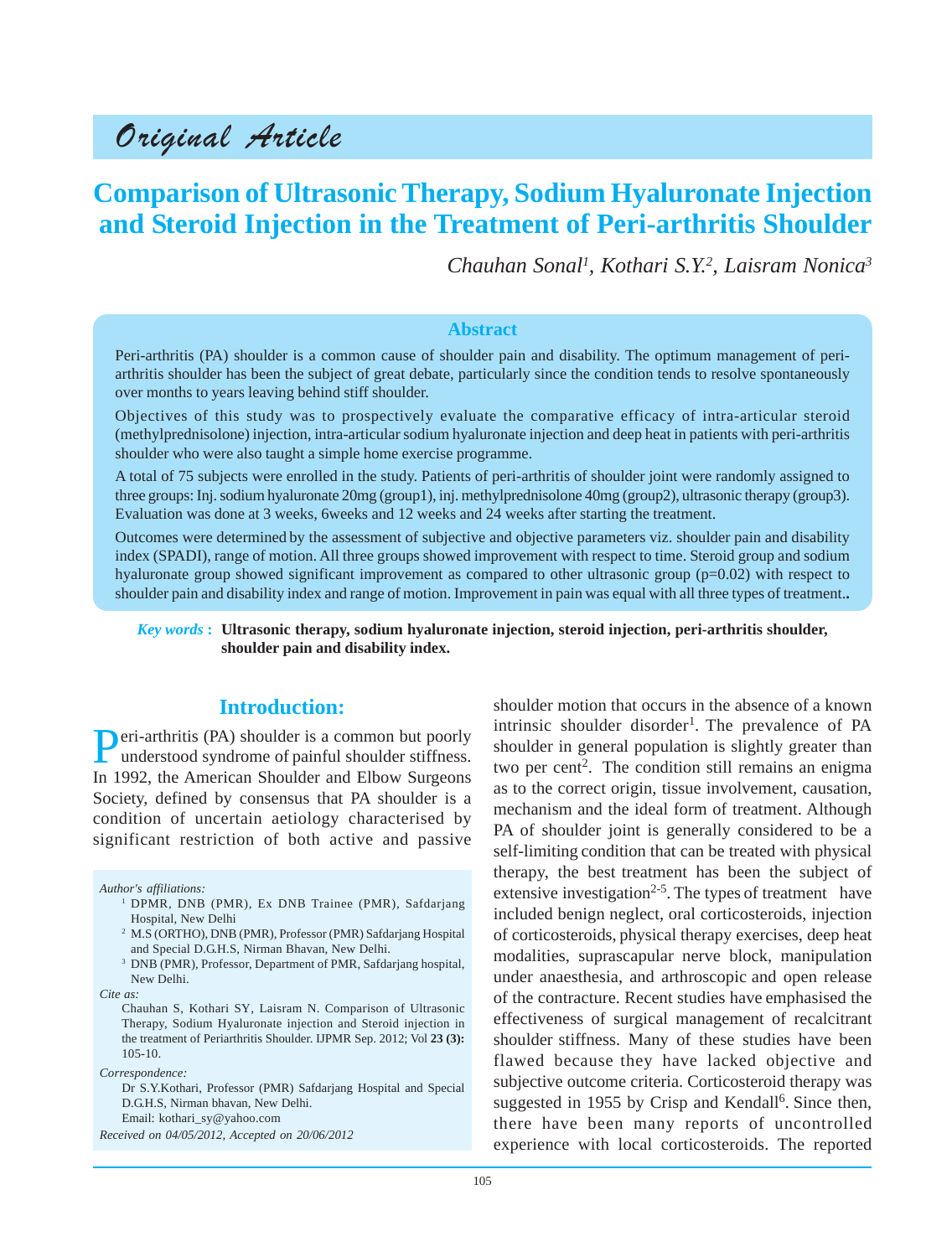results cover the entire gamut from no benefit to dramatic improvement. Extensive research has been conducted on sodium hyaluronate (HA), a major component of connective tissue. HA relieves pain and has metabolic effects on articular cartilage, synovial tissue, and synovial fluid. The use of intra-articular injection of HA in the treatment of osteo-arthritis knee is well documented but its role in the treatment of PA shoulder is recently gaining interest<sup>7-9</sup>. Though, a few studies (only three studies available) have shown beneficial effects but no study has been reported from India to document its benefits. There is little evidence to support the use of any of the common interventions in managing PA shoulder. Measurement of outcome varies widely between various clinical trials, and the reliability, validity, and responsiveness of these outcome measures are not established The purpose of the present study was to evaluate, prospectively, the comparative efficacy of: intra-articular steroid injection, intra-articular sodium HA injection and deep heat in combination with a standard exercise programme for the management of idiopathic PA. Outcomes were determined by the assessment of subjective and objective parameters viz. shoulder pain and disability index (SPADI) and range of motion (ROM).

#### **Material and Methods:**

This prospective study was conducted in the Department of Physical Medicine and Rehabilitation, VMMC and Safdarjang Hospital, New Delhi on outpatients, from May 2007 to May 2008. Patient included were over 18 years age, symptomatic for at least one month, with limitation of both active and passive shoulder motion of >25% in at least 2 directions (abduction, flexion, external rotation, internal rotation) as compared with normal values with or without pain and with a normal anteroposterior radiograph of the glenohumeral joint. Patients having restriction of the joint motion due to other cause including inflammatory, degenerative, infectious, cerebrovascular accident, history of surgery, dislocation, fractures or shoulder trauma, clinical evidence of reflex sympathetic dystrophy, history of injection in the involved shoulder during the preceding six months, history of allergy to steroid and sodium HA or having any cervical pathology or diabetics were excluded from the study. The study was approved by institutional review board and all the subjects gave their informed consent prior to participate in the study. All the patients were evaluated using a questionnaire and clinical examination. Demographic factors included in the questionnaire were age, sex, religion, state of domicile, socio-economic status and occupation. Detail medical history was taken with attention directed at the identification of relevant co-morbidities, recording history of shoulder disorder, including duration of shoulder pain and shoulder restriction. Physical examination of shoulder included, active and passive ROM. Shoulder pain and disability index was recorded. Routine investigations included complete haemogram and blood sugar level. Simple randomisation by computer generated permuted block of 25 patients each using SPSS for windows version 10 was done. Single blinding was done. Pre and post intervention assessment of cases was done by independent observer (a fellow postgraduate student). Participants were randomised to the following three treatment groups: group1, inj. sodium HA (20mg) given weekly by anterior approach for three weeks with home exercise programme; group 2, inj. methylprednisolone (40mg) given weekly by anterior approach for three weeks with home exercise programme; group3, Ultrasonic therapy of  $1.5w/cm<sup>2</sup>$  daily for seven minutes for three weeks with home exercise programme.

#### **Intervention**

On the day of randomisation, all injections were given through 1.5 inch, 21 gauge needle by the same physician using a standard sterile injection technique. The patients were placed in a sitting position with their arm in internal rotation and a needle was inserted 1 cm lateral to the tip of coracoid process. This was followed by injection of either sodium HA (20mg) or methylprednisolone acetate (40mg/ml). Magnetic resonance imaging (MRI) confirmation of the injection site was done in a few patients to ensure that they were in the gleno-humeral space. Patients randomised to receive supervised ultrasonic therapy started their programme on the same day with ultrasonic therapy daily for 3 weeks (1.5w/ cm2 for 7 minutes). All patients participating in the study were taught a simple, 10-minute exercise programme to be done at home twice daily. They consisted of pendulum exercises, auto-assisted, active ROM and stretching exercises in the planes of flexion, abduction, external rotation, and internal rotation (hand behind back).Participants were asked to cease non-steroidal anti-inflammatory. The patients were re-evaluated at 3 weeks, 6 weeks, 12 weeks, and 24 weeks after initial visit. On each visit, investigator completed the SPADI score, measured active and passive ROM and noted any adverse reactions.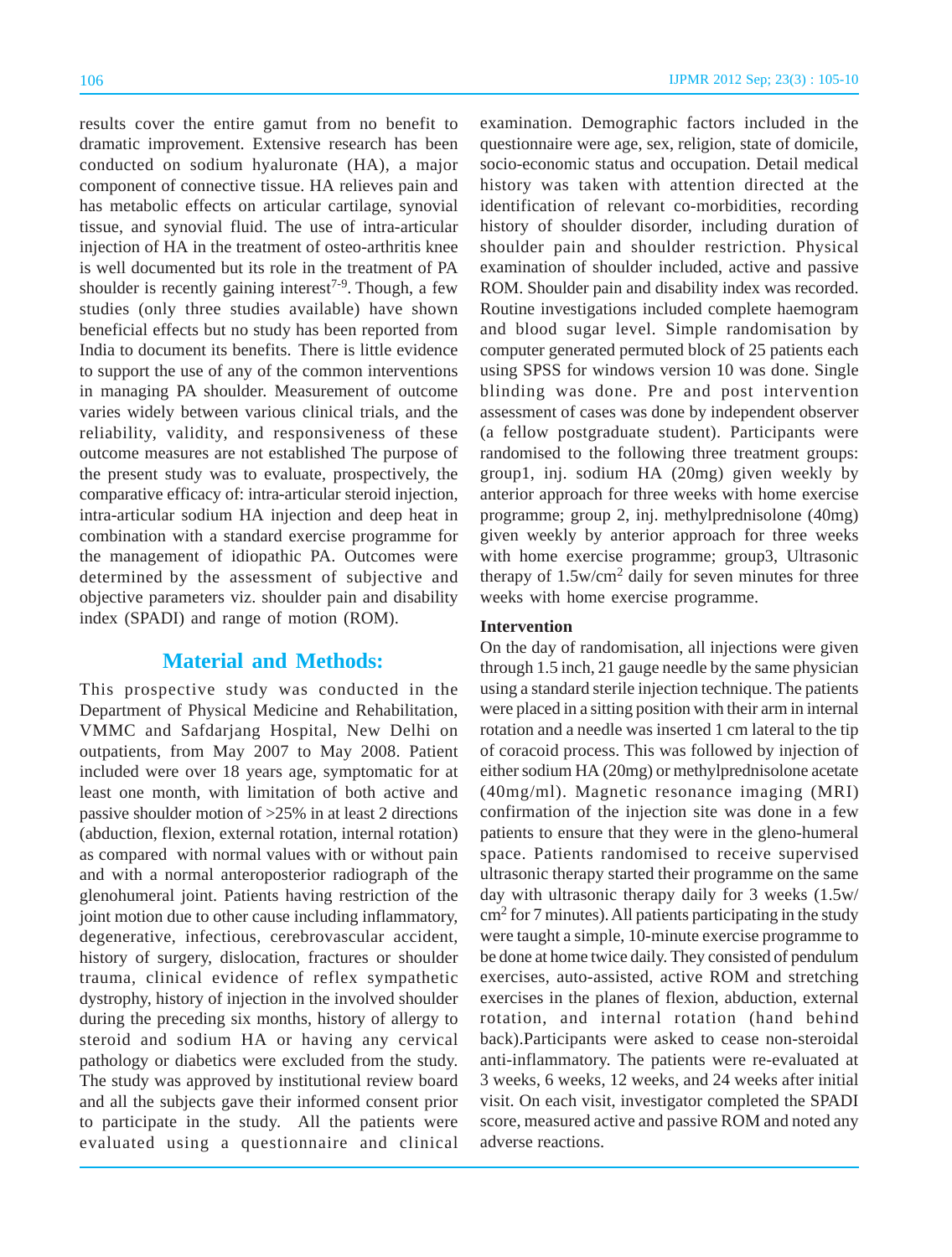#### **Follow-up and assessment of outcome**

The patients were evaluated at 3 weeks, 6 weeks, 12 weeks, and 24 weeks. On each visit, investigator completed the SPADI score, measured active and passive ROM and noted any adverse reactions. Data was analysed with SPSS for windows version 10. Mean values and proportions of patients at baseline were compared on the Fisher's exact tests/chi-square tests. For continuous variables, the 3 groups were compared using two ways ANOVA and Benforroni comparison test. The results were considered significant at 5% level  $(p<0.05)$ .

#### **Results:**

Between May 2007 and May 2008, 75 subjects were enrolled in the study, with 25 subjects in the corticosteroid group, 25 in the sodium HA group and 25 in the ultrasonic therapy group (UST). Out of the 75 patients, 4 patients in the corticosteroid group, 5 in the HA group and 5 in the UST group, did not return for follow-up visits.

#### **Demographic data**

Patients included in the study ranged from 35 to 85 years of age; mean age being 54.49±10.84 (Fig 1). Patients had no significant difference of age in the three groups  $(p=0.55)$ . Out of 61 patient 35 were males  $(57.4\%)$  and 26 (42.6%) were females (Fig 2). Sex distribution was similar in all the three groups  $(p=0.95)$ . Forty (65.6%) patients had involvement of left shoulder whereas 21(34.4%) had right side involvement. After receiving treatment for PA shoulder, 26 patients out of 61 reported few side-effects. In steroid group, out of 21 patients, 20 (95%) patients reported increased pain (mild pain) at the injection site for an average duration of 4 days after receiving injection. In HA group, only 3 (15%) patients out of 20 reported side-effects like increased pain at the side of condition. In UST group, 3 (15%) patients out of 20 reported increased pain (Fig 3).

#### **Response to treatment**

At three weeks interval, total pain scores showed improved in all three groups with steroids showing more improvement (differences between groups not significant, p=0.08). At six weeks interval, steroids showed more improvement followed by HA and UST (differences not significant,  $p=0.55$ ). At 12 weeks interval total Pain scores had improved with HA and Steroids showing significant improvement over UST, p=0.038. (Table 1).



**Fig 1-** *Mean Age of Patients in Different Groups*



**Fig 2-** *Sex Distribution*



**Fig 3-** *Adverse Reaction to Treatment (mild pain)*

At 24 weeks interval differences between groups were not significant in all three groups (p=0.461).

All the three groups showed significant improvement on disability score with respect to time,  $(p<0.001)$ . except in HA group where no significant difference was seen from 0 to 3 weeks  $(p=0.07)$  and in UST group from 3 weeks to 6 weeks (0.30). At 3 weeks HA showed more improvement followed by UST and steroid respectively, but the differences between groups were not significant at this level  $(p=0.99)$ . Six weeks after randomisation HA and steroids showed significant improvement over UST (p=0.03). Twelve weeks after enrollment, HA and steroid groups showed significant improvement over UST therapy (p=0.03). Twenty-four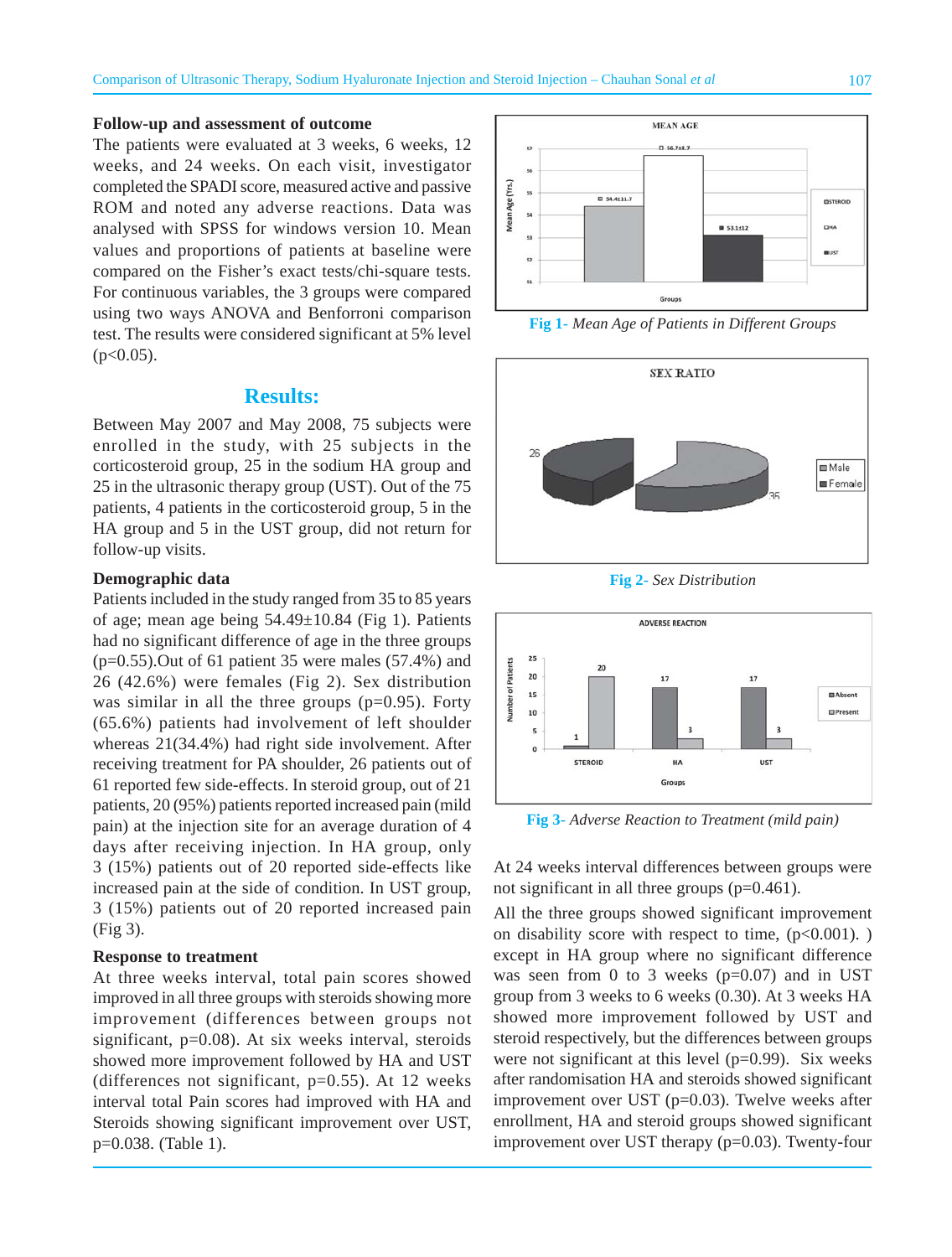weeks after enrollment, HA and steroid groups showed significant improvement over UST (p=0.02) (Table 2).

With respect to SPADI, all the three groups showed significant improvement with time (p=0.001) except in UST group from 3 weeks to 6weeks  $(p=0.1)$ , and from 6weeks to 12 weeks ( $p=0.20$ ). HA and steroid groups showed significant improvement as compared to UST group at 6 weeks, 12 weeks and 24 weeks respectively. (Table 3). The total active and passive ROM increased in all groups compared with baseline values. The HA group and steroid group had greater improvement than the ultrasonic group.

#### **Discussion:**

PA shoulder is a rheumatologic enigma<sup>7</sup>. Precise definition varies. Response to the many recommended treatments is often capricious. Average age of patients in our study was 54.49 years and range from 35 to 85 years which matches favourably with the studies done by Winters *et al*10 and Van der Windt *et al*11. Number of males outnumbered (57.4%) females (42.6%) in our study contrasting sharply with the studies done by Dacre *et al*<sup>12</sup>, Shaffer *et al*<sup>4</sup> and Calis *et al*<sup>7</sup>. Sixty-five per cent patients had involvement of left shoulder and 5% patient had bilateral involvement. Various studies have shown involvement of dominant extremity to be

| <b>Table 1:</b> Improvement in Pain Score (Mean Value $\pm$ SD) |  |  |  |  |  |  |
|-----------------------------------------------------------------|--|--|--|--|--|--|
|-----------------------------------------------------------------|--|--|--|--|--|--|

| <b>Improvement in Pain Score from baseline</b> |                 |                  |                  |                  |  |  |  |
|------------------------------------------------|-----------------|------------------|------------------|------------------|--|--|--|
| Group                                          | $P1(P3w-P0)$    | $P2(P6w-P0)$     | P3 (P12w-P0)     | P4 (P24w-P0)     |  |  |  |
| <b>Steroid injection</b>                       | $18.4(\pm 7.9)$ | $20.4(\pm 7.2)$  | $26.9(\pm 8.3)$  | $33.2(\pm 11.3)$ |  |  |  |
| <b>HA</b> injection                            | $10.3(\pm 3.3)$ | $19.2(\pm 5.50)$ | $31.3(\pm 10.2)$ | $35.7(\pm 8.85)$ |  |  |  |
| <b>US</b> therapy                              | $12.1(\pm 4.5)$ | $16.4(\pm 5.2)$  | $21.3(\pm 7.3)$  | $31(\pm 10.3)$   |  |  |  |

**P0**=Score at 0 week, **P3w**=Score at 3 weeks, **P6w**=Score at 6 weeks, **P12w**=Score at 12weeks, **P24w**=Score at 24 weeks.

| <b>Table 2:</b> Improvement in Disability Score (Mean Value ± SD) |  |  |  |  |  |  |
|-------------------------------------------------------------------|--|--|--|--|--|--|
|-------------------------------------------------------------------|--|--|--|--|--|--|

| <b>Improvement in Disability Scores from baseline</b> |                |                 |                  |                  |  |  |  |
|-------------------------------------------------------|----------------|-----------------|------------------|------------------|--|--|--|
| Group                                                 | $D1(D3w-D0)$   | $D2(D6w-D0)$    | $D3(D12w-D0)$    | $D4(D24w-D0)$    |  |  |  |
| <b>Steroid injection</b>                              | $7.8(\pm 3.3)$ | $20.3(\pm 7.3)$ | $32.3(\pm 11.3)$ | $45.8(\pm 13.5)$ |  |  |  |
| <b>HA</b> injection                                   | $9(\pm 3.39)$  | $25.5(\pm 7.8)$ | $36(\pm 11.3)$   | $44.7(\pm 13.5)$ |  |  |  |
| <b>US</b> therapy                                     | $7.8(\pm 2.6)$ | $12.8(\pm 4.2)$ | $17.5(\pm 4.2)$  | $35.7(\pm 12.2)$ |  |  |  |

**D0**=Score at 0 week, **D3w**=Score at 3 weeks, **D6w**=Score at 6weeks, **D12w**=Score at 12weeks, **D24w**=Score at 24weeks.

| <b>Table 3:</b> Improvements in SPADI Score |  |  |  |
|---------------------------------------------|--|--|--|
|---------------------------------------------|--|--|--|

|                          | <b>Improvement in SPADI Score</b> |                    |                    |                   |  |  |
|--------------------------|-----------------------------------|--------------------|--------------------|-------------------|--|--|
| Group                    | $T1(T3w-T0)$                      | $T2(T6w-T0)$       | $T3(T12w-T0)$      | <b>T4</b> T24w-T0 |  |  |
| <b>Steroid injection</b> | $20(\pm 7.54)$                    | $31.3(\pm 11.3)$   | $45.53(\pm 13.5)$  | $60.76(\pm 15.7)$ |  |  |
| <b>HA</b> injection      | $14.85(\pm 5.4)$                  | 34.38 $(\pm 11.5)$ | $51.77(\pm 15.76)$ | $61.85(\pm 17.5)$ |  |  |
| <b>US</b> therapy        | $15.31(\pm 6.54)$                 | $22.47(\pm 6.76)$  | $29.77(\pm 10.7)$  | $51.3(\pm 12.9)$  |  |  |

**T0**=Score at 0 week, **T3w**=Score at 3 weeks, **T6w**=Score at 6weeks, **T12w**=Score at 12weeks, **T24w**=Score at 24 week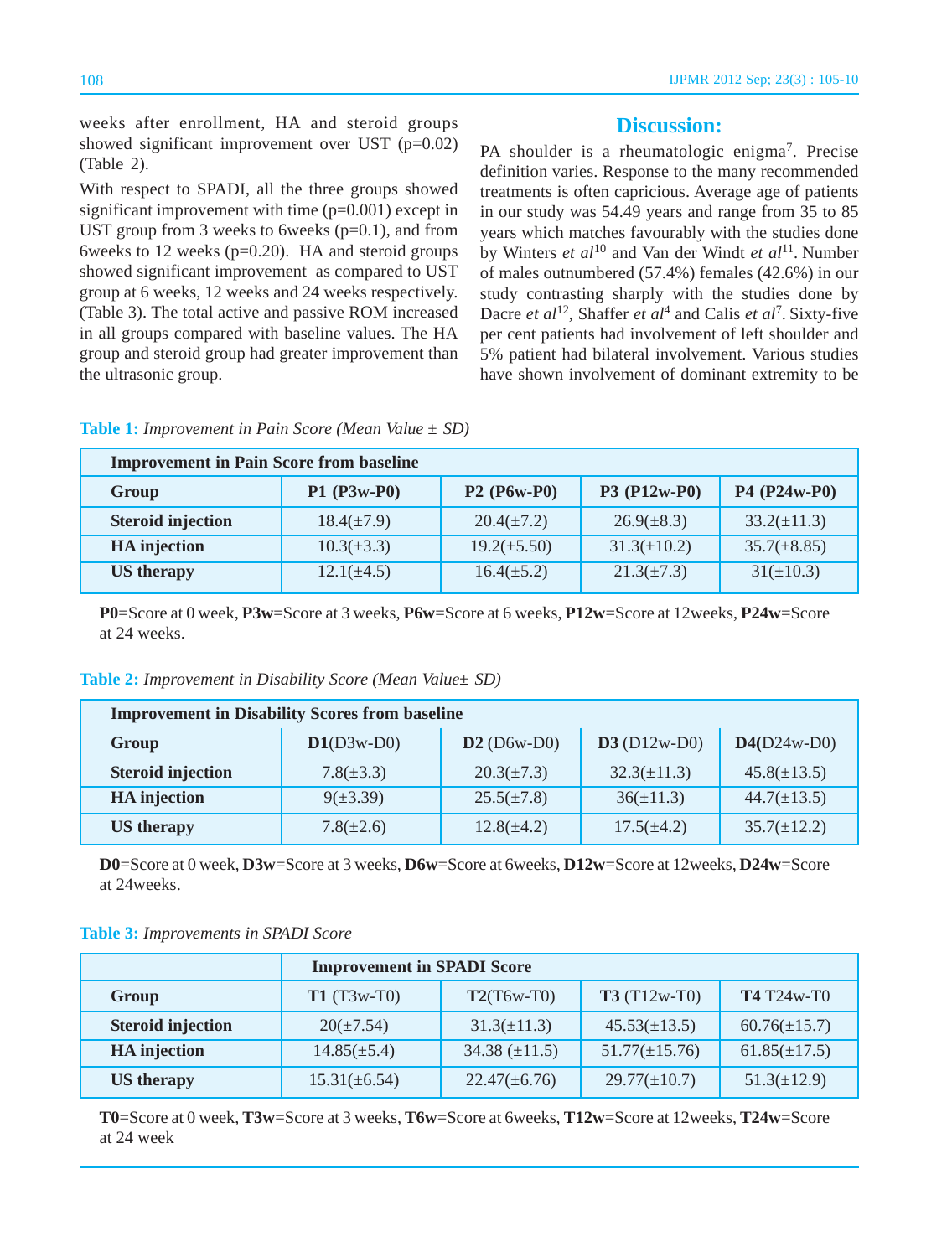more than non-dominant extremity<sup>10, 13</sup> whereas a few studies have shown the opposite trends. There seems to be no consensus regarding the extremity involved. In steroid group after receiving injection, 95% of patients reported few side-effects that include increased pain (mild pain) at the injection site for an average duration of 4 days. This finding matches with that of Van der Windt *et al*10 who also found mild adverse reactions, mainly increased pain after treatment by more than 50% of the patients. In their study, adverse reactions to corticosteroids were particularly frequent in women that include facial flushing and irregular menstrual bleeding. Our patients reported no such sideeffects. Eustace  $et \text{ } al^{14}$  also reported that patients complain of some degree of discomfort after injection. Though it is a self limiting disease, it leaves behind stiff, shoulder. Although the natural history of PA shoulder is of ultimate resolution, this may not be complete. In a prospective study of 41 patients with five to ten year's follow-up Reeves<sup>3</sup> (1976) found that 39% had full recovery, 54% had clinical limitation without functional disability, and seven per cent had functional limitation. Shaffer *et al*<sup>4</sup> (1992) showed that 50% of his 61 patients with PA shoulder had some degree of pain and stiffness seven years after onset of the disease. Our findings with respect to pain score match with that of Carette *et al*15 who compared the efficacy of a single intra-articular corticosteroid injection, a supervised physiotherapy programme, a combination of the two, and placebo in the treatment of PA shoulder. They found that at 12 months, the 4 groups did not differ significantly with respect to pain confirming the notion that PA shoulder has a favourable natural history with respect to pain. They also concluded that a single intra-articular injection of corticosteroid administered under fluoroscopy combined with a simple home exercise programme is effective in improving shoulder pain and disability in patients with adhesive capsulitis. Adding supervised physiotherapy provides faster improvement in shoulder range of motion. When used alone, supervised physiotherapy is of limited efficacy in the management of PA shoulder. Bulgen *et al*<sup>13</sup> evaluated intra-articular steroids, mobilisations and ice therapy against control. Steroid injection improvement pain and range of movement in the early stages though in the long term all the modalities had same effect. There appears to be little place for physiotherapy alone, and, if used, it should not be continued for more than four weeks. Dacre *et al*12 compared steroid injections and physiotherapy for

the painful stiff shoulder, the local steroid injections being as effective as physiotherapy alone or a combination. So far only three earlier studies have compared the effect of sodium HA with other treatment regimens. Calis *et al*<sup>7</sup> compared the effects of HA, steroid and physical therapy modalities with a fourth group serving as control and found best results with physical therapy modalities which is in sharp contrast to our results. In another study by Rovetta *et al*<sup>9</sup> where he compared the effect of intra-articular injections of HA plus steroid with steroid and physiotherapy alone, the results indicated an improvement of pain and joint motion after 6 months in all patients, especially in patients treated with HA. Another study by Itokazu *et al*<sup>8</sup> showed similar results. Many reports of uncontrolled experience with local corticosteroids and physiotherapy have shown conflicting results. None of these studies attempted to assess the accuracy with which the steroids were injected.

#### **Limitation of study:**

Though our study clearly establishes superiority of intra-articular steroid and sodium HA in the treatment of PA shoulder, many issues remain unclear about intraarticular injections–number of injections needed, the stage of disease at which injections should be administered, the most effective corticosteroid, and the most effective dosage. HA injections have low reaction profile but bigger studies of longer durations are needed to establish its place in routine treatment of PA shoulder.

#### **Conclusion:**

In conclusion, intra-articular injection of steroid and HA combined with a simple home exercise programme were equally effective in improving shoulder pain and disability. Deep heat is significantly inferior to intraarticular injection of steroid and HA. Intra-articular injection of steroid is a cost effective treatment for PA shoulder.

#### **What we already knew and what we have learned from this article**

PA or frozen shoulder is a common but poorly understood syndrome of painful shoulder stiffness. There are variety of treatments available, most common being use of therapeutic exercises along with some deep heating modality. We have clearly shown in the study that though deep heat is also an effective treatment modality but it is significantly inferior to intra-articular injection of steroid